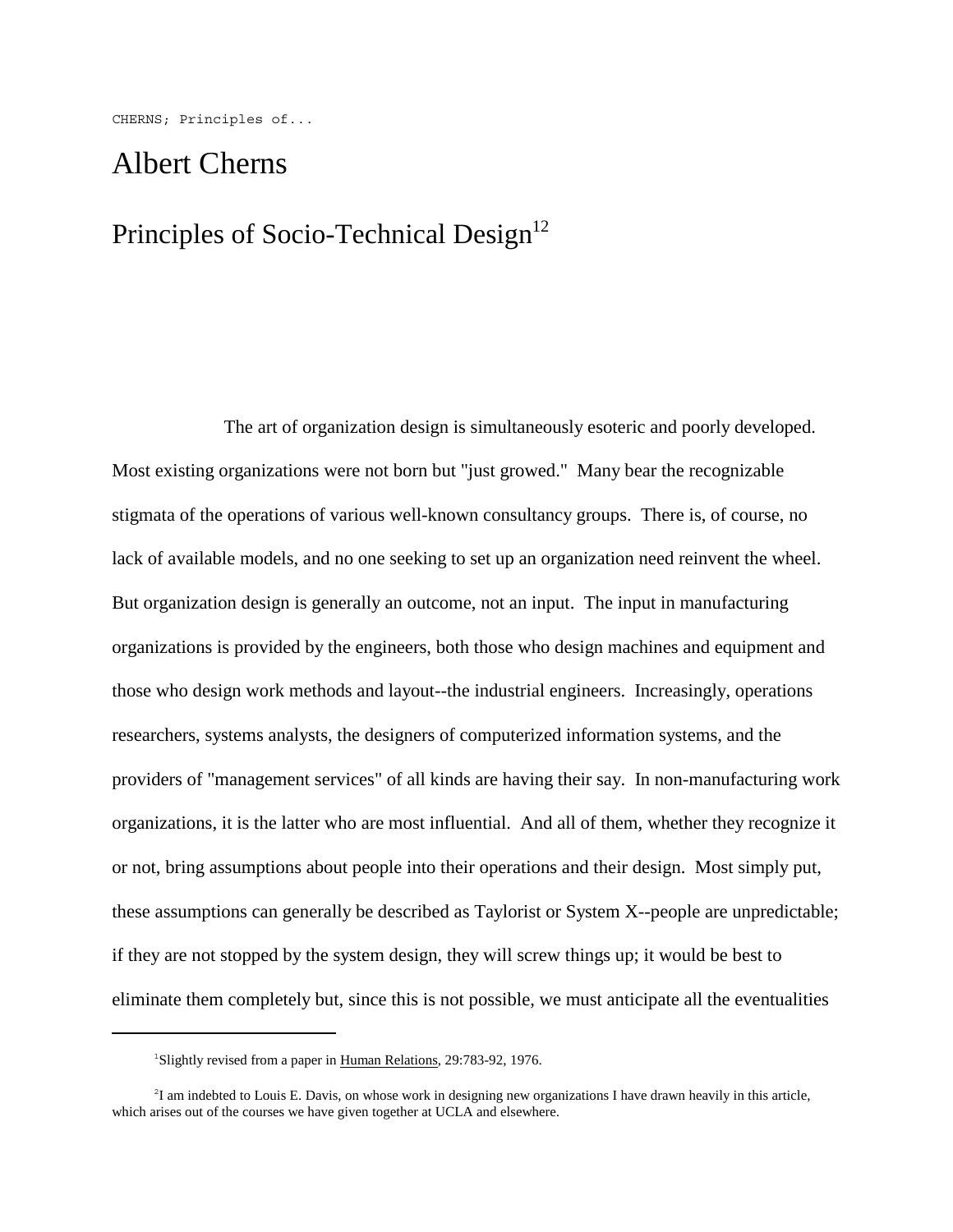and then program them into the machines. The outcome is the familiar pattern of hierarchies of supervision and control to make sure that people do what is required of them, and departments of specialists to inject the "expert" knowledge that may be required by the complexities of manufacturing, marketing and allied processes but is equally often required to make the elaborate control, measurement and information systems work.

We have found in our own work, in both teaching and consulting, that engineers readily perceive that they are involved in organization design and that what they are designing is a socio-technical system built around much knowledge and thought on the technical, and little on the social, side of the system. There is, of course, the danger that the term socio-technical system very rapidly becomes a shibboleth, the mere pronouncing of which distinguishes the cognoscenti from the ignorant and uninitiated. But recognizing that a production system requires a social system to integrate the activities of the people who operate, maintain and renew it; account for it and keep it fed with the resources it requires and dispose of the products does nothing by itself to improve the design. And while discussion of the characteristics of social systems is helpful, that still leaves us with the problem that there are many ways of achieving their essential objectives.

We teach engineers that any social system must, if it is to survive, perform the function of Parsons' (1951) four subsystems. As we present them, these functions are:

- attainment of the goals of the organization;
- adaptation to the environment;

• integration of the activities of the people in the organization, including the resolution of conflict, whether task-based, organization-based or interpersonallybased;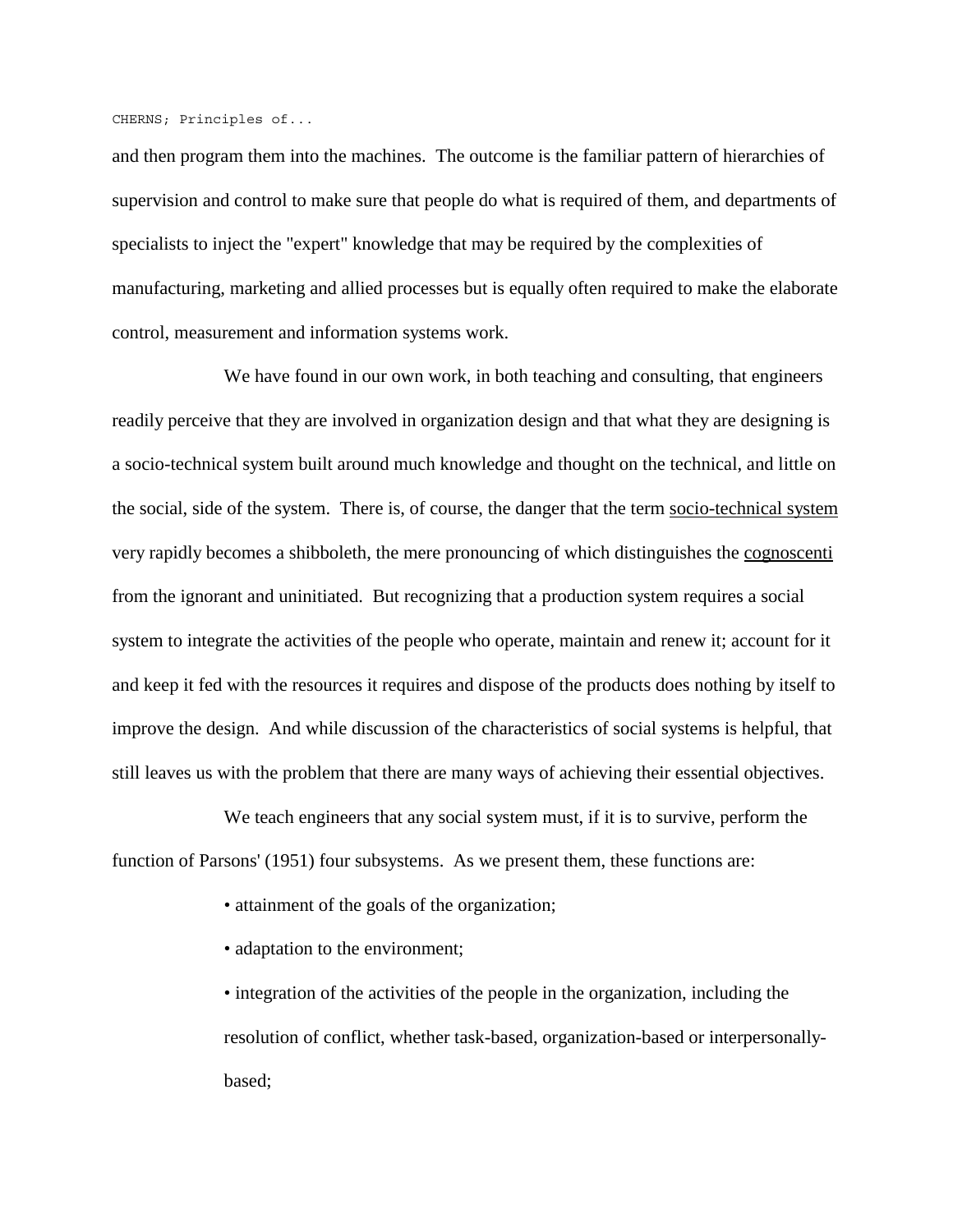• providing for the continued occupation of the essential roles through recruitment and socialization.

The advantage of this analysis is that it tells designers that if they do not take these absolute requirements of a social system into account, they will find that they will be met in some way or other, quite probably in ways that will do as much to thwart as to facilitate the functions for which the designers plan. But it still leaves wide open the question of how to design a social system or, more fundamental, how much a social system should be designed. That there is a choice in such matters can be as much a revelation to the engineer as the fact that there is a choice of technology to achieve production objectives is to the social scientist.

How, then, do you design a socio-technical system? Can we communicate any principles of socio-technical design? The first thing to be said is that a lot depends upon your objectives. All organizations are socio-technical systems; that is no more than a definition, a tautology. But the phrase was first used with, and has acquired, the connotation that organizational objectives are best met not by the optimization of the technical system and the adaptation of a social system to it, but by the joint optimization (Emery, Vol. II, "The Nine-Step Model") of the technical and the social aspects, thus exploiting the adaptability and innovativeness of people in attaining goals instead of over-determining technically the manner in which these goals should be attained.

It is an obvious corollary that such design requires knowledge of the way machines and technical systems behave and of the way people and groups behave. Unless a designer is an engineer and a social scientist, both are required, which means engineers discussing alternative technical ways of attaining objectives with social scientists. This is not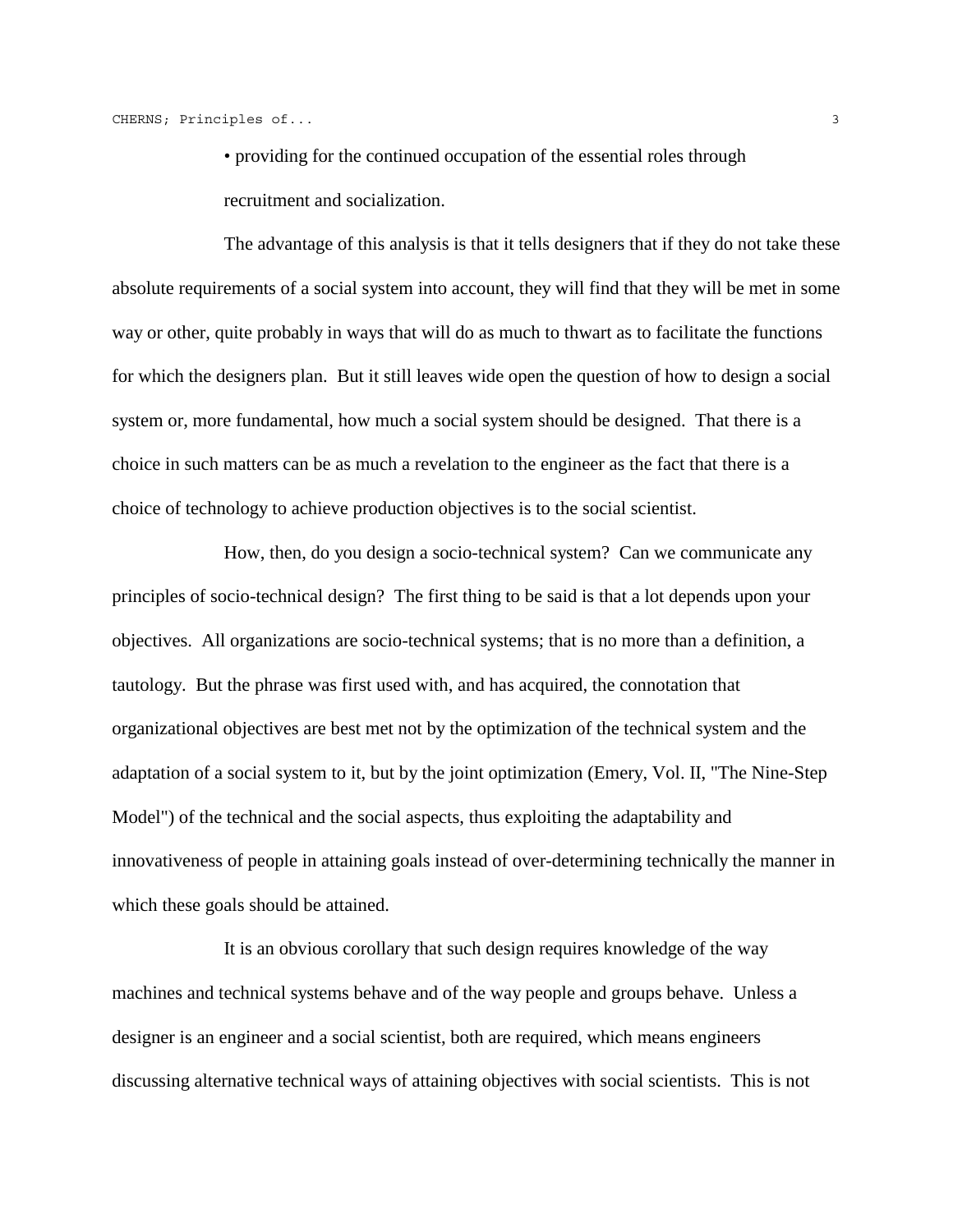easy unless social scientists will take the trouble to learn enough about technology to understand the kinds of options that are open to engineers. The design team has indeed to be a multifunctional one as we have described elsewhere (Cherns, 1973).

In the process of designing ideas, no doubt the constant interchange among engineer, manager, social scientist, financial controller, personnel specialist and so on can do much to ensure that all aspects are considered, but the socio-technical concepts involved need not be hammered out afresh every time. They can be collected and presented in such a way as to ensure that they are taken account of without straitjacketing the designer. To this end, we have described nine principles, which we offer as a checklist, not a blueprint. They represent a distillation of experience and owe more to the writings of others (Emery, Vol. II, "The Nine-Step Model"; Emery and Trist, 1972; Herbst, 1974/Vol. II, "Designing With Minimal Critical Specifications") than to our own originality. They have not, however, previously been systematized.

## Principle 1: Compatibility

The process of design must be compatible with its objectives. A camel has been defined as a horse designed by a committee, and that joke unkindly incorporates negative evaluations of camels and committees. Camels certainly have minds of their own, but perhaps any attempt to draw more parallels between a camel and a social system would be unduly fanciful. Would a horse be more acceptable to a despot and a camel to a democrat? The point to be made, however, is that a participative social system cannot be created by fiat.

If the objective of design is a system capable of self-modification, of adapting to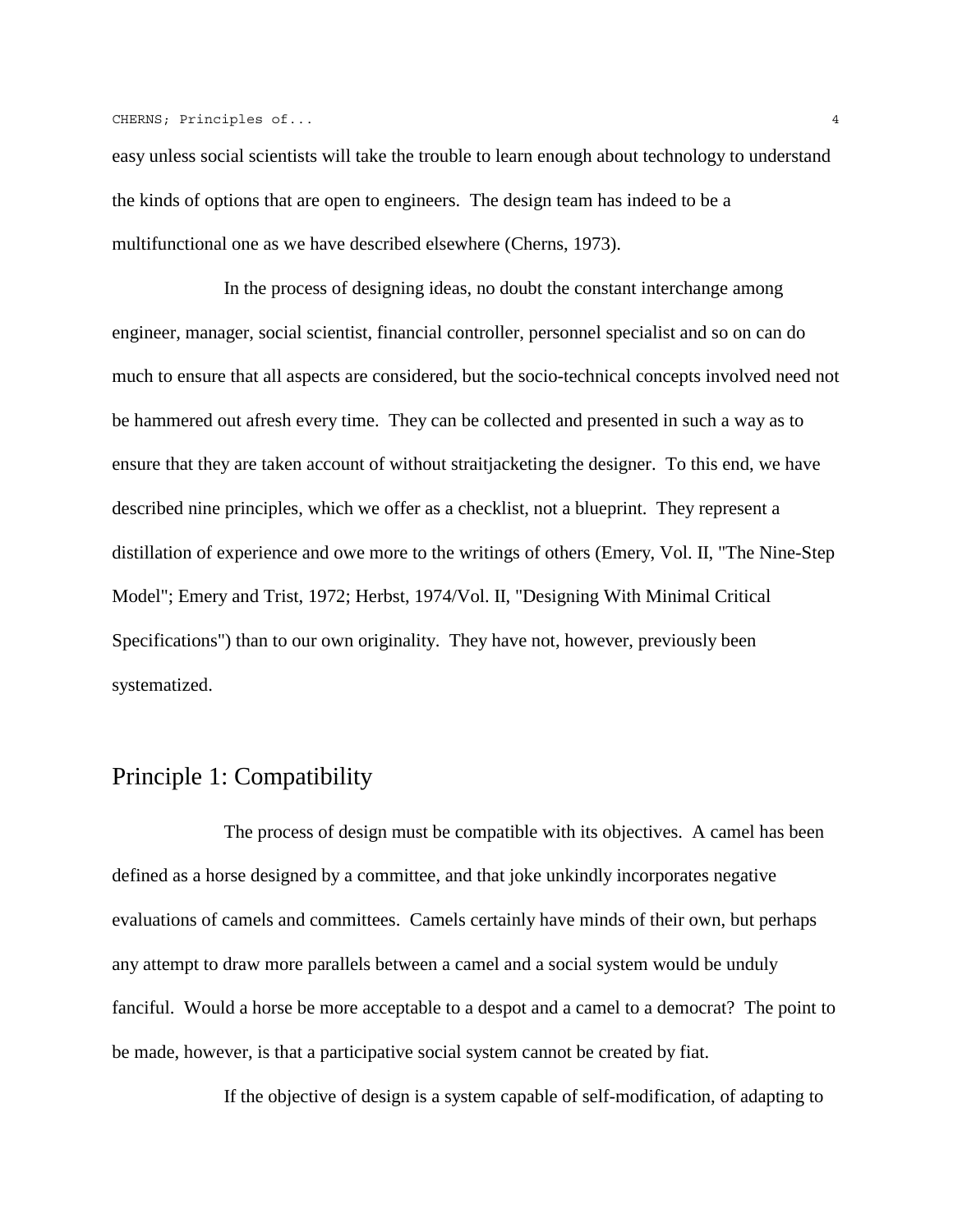change and of making the most use of the creative capacities of the individual, then a constructively participative organization is needed. A necessary condition for this to occur is that people be given the opportunity to participate in the design of the jobs they are to perform. In a redesign of an existing organization, the people are already there. A design for a new organization has, however, to be undertaken before most of the people are hired. To some extent their jobs will have been designed for them in advance but this extent can be kept to a minimum. In one case (Davis and Cherns, 1975), the design team took the view that they would not design other people's lives. Having defined what were to be the objectives to be met and the competencies required to meet them, they deferred, until the individual was appointed, any discussion of how the job was to be performed. As in most cases "job" was not defined, this meant involving the people appointed as a team. Clearly some decisions had and have to be taken in advance; there has to be a pretty firm notion of how many people will be required and of what kinds of competence must be sought, but this is governed by the second principle.

## Principle 2: Minimal Critical Specification

This principle has two aspects, negative and positive. The negative simply states that no more should be specified than is absolutely essential; the positive requires that we identify what is essential. It is of wide application and implies the minimal critical specification of tasks, the minimal critical allocation of tasks to jobs or jobs to roles and the specification of objectives with minimal critical specification of methods of obtaining them. While it may be necessary to be quite precise about what has to be done, it is rarely necessary to be precise about how it is to be done. In most organizations there is far too much specificity about how and,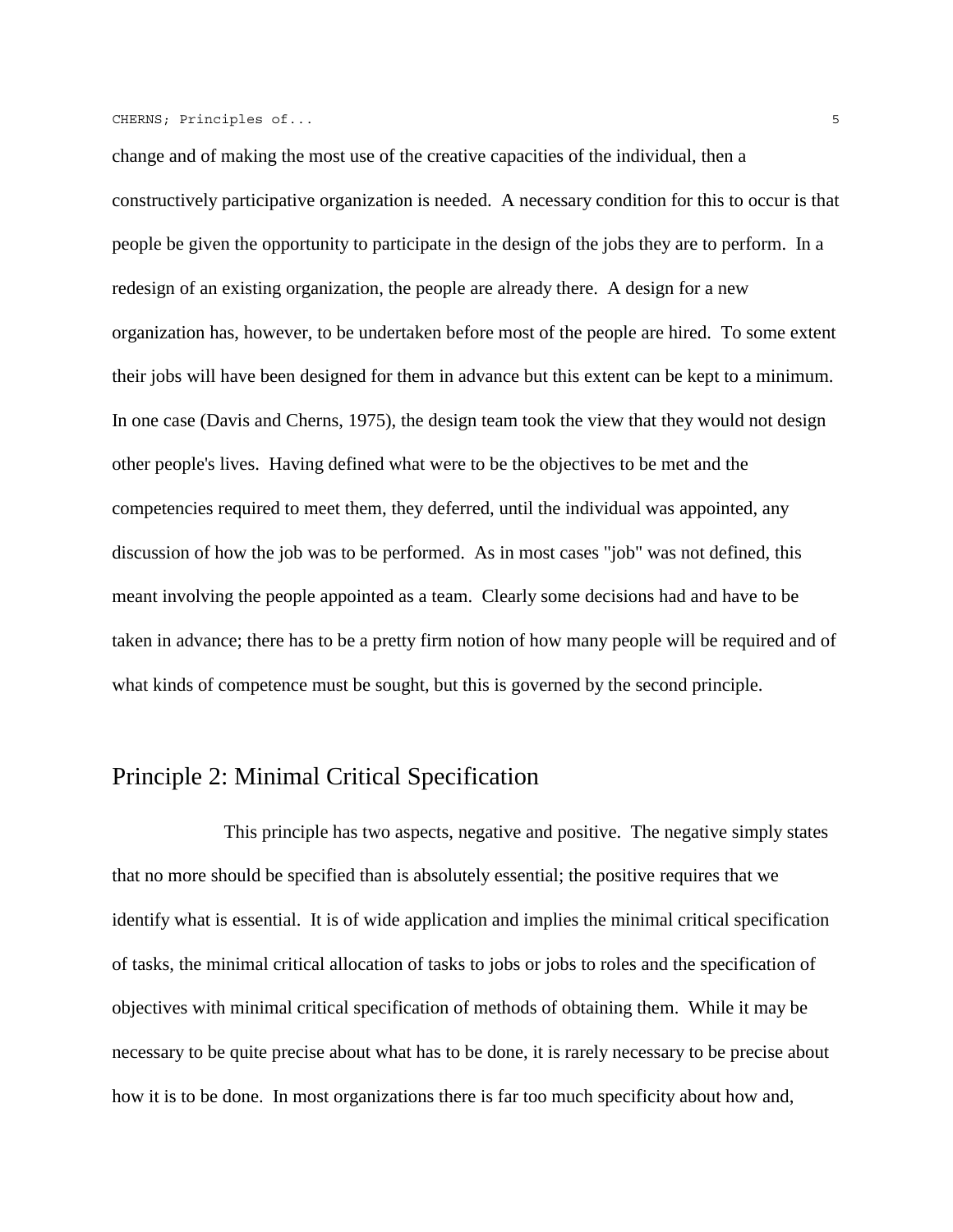indeed, about what. Any careful observer of people in their work situation will learn how people contrive to get the job done despite the rules. As the railwaymen in Britain have demonstrated, the whole system can be brought to a grinding halt by "working to rule." Many of the rules are there to provide protection when things go wrong for those who imposed them; strictly applied, they totally inhibit adaptation and even effective action.

In any case, it is a mistake to specify more than is needed because by doing so options are closed that could be kept open. This premature closing of options is a pervasive fault in design; it arises not only because of the desire to reduce uncertainty, but also because it helps designers to get their own way. We measure our success and effectiveness less by the quality of the ultimate design than by the quantity of our ideas and preferences that have been incorporated into it.

One way of dealing with the cavalier treatment of options is to challenge each design decision and demand that alternatives always be offered. This may result in claims that the design process is being expensively delayed. Design proposals may also be defended on the ground that any other choice will run up against some obstacle, such as a company practice, a trade union agreement or a manning problem. These obstacles can then be regarded and logged as constraints upon a better socio-technical solution. When they have all been logged, each can be examined to estimate the cost of removing it. The cost may sometimes be prohibitive but frequently turns out to be less formidable than supposed or than the engineer has presented it to be.

#### Principle 3: The Socio-Technical Criterion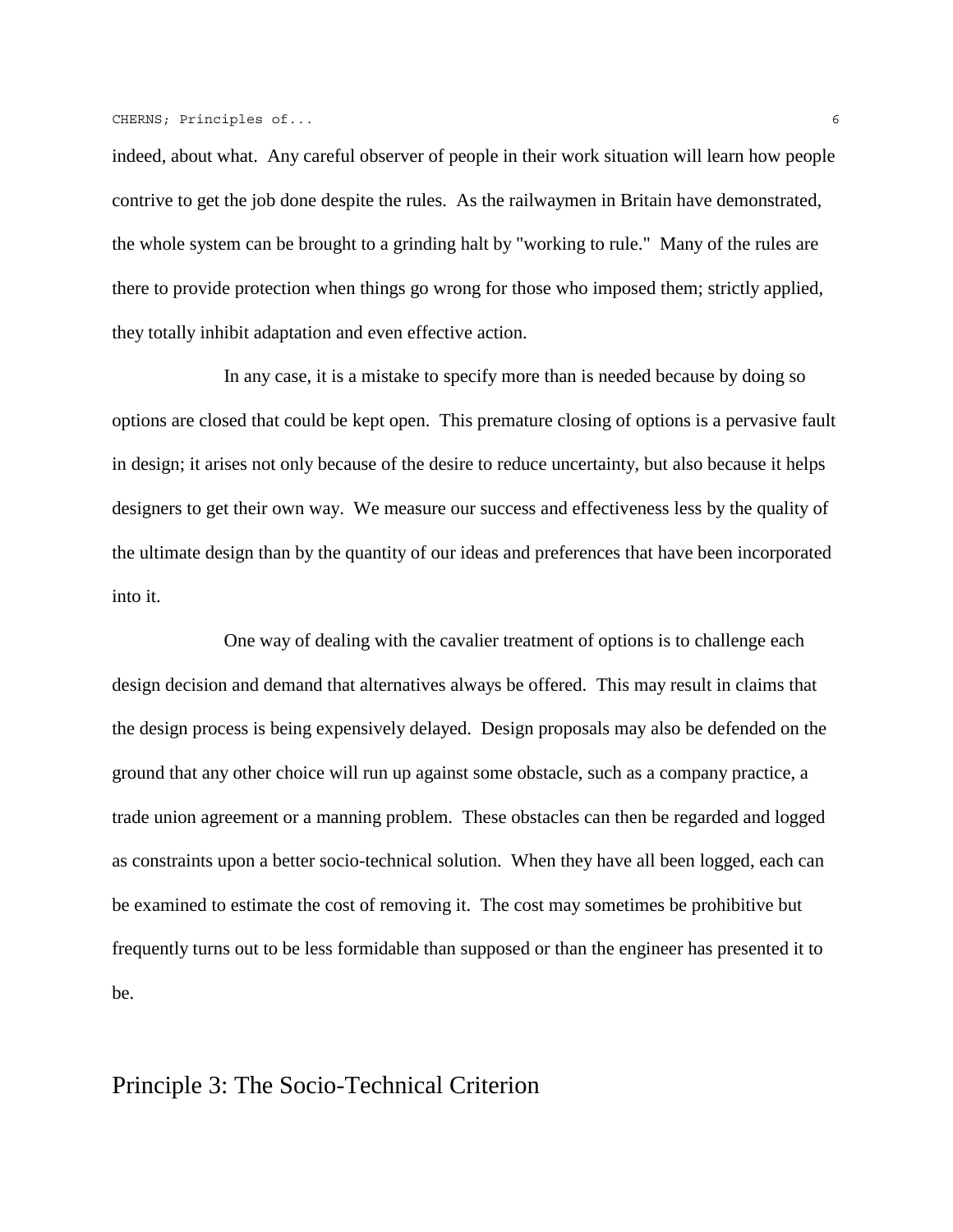This principle states that variances, if they cannot be eliminated, must be controlled as near to their point of origin as possible. We need here to define variance, a word much used in socio-technical literature. Variance is any unprogrammed event; a key variance is one which critically affects outcome. This might be a deviation in quality of raw material, the failure to take action at a critical time, a machine failure and so on. Much of the elaboration of supervision, inspection and management is the effort to control variance, typically by action that does less to prevent variance than to try to correct its consequences. The most obvious example is the inspection function. Inspecting a product, the outcome of any activity, does not make right what is wrong. And if this inspection is carried out in a separate department some time after the event, the correction of the variance becomes a long loop, which is a poor design for learning. The socio-technical criterion requires that inspection be incorporated with production where possible, thus allowing people to inspect their own work and learn from their mistakes. This also reduces the number of communication links across departmental boundaries (see also Principle 5). The fewer the variances that are exported from the place where they arise, the fewer the levels of supervision and control that are required and the more "complete" the jobs of the people concerned to whom it now becomes possible to allocate an objective and the resources necessary to attain it. Frequently what is required to attain this objective turns out to be the supply of the appropriate information (see Principle 6).

Identifying variances and determining the key variances is a process often requiring lengthy analysis, and from time to time efforts have been made to codify it. One version, known as the nine-step analysis, has been developed by Davis and Cherns (1975). It has been used in enough organizations to give us some assurance that it can be adapted to use with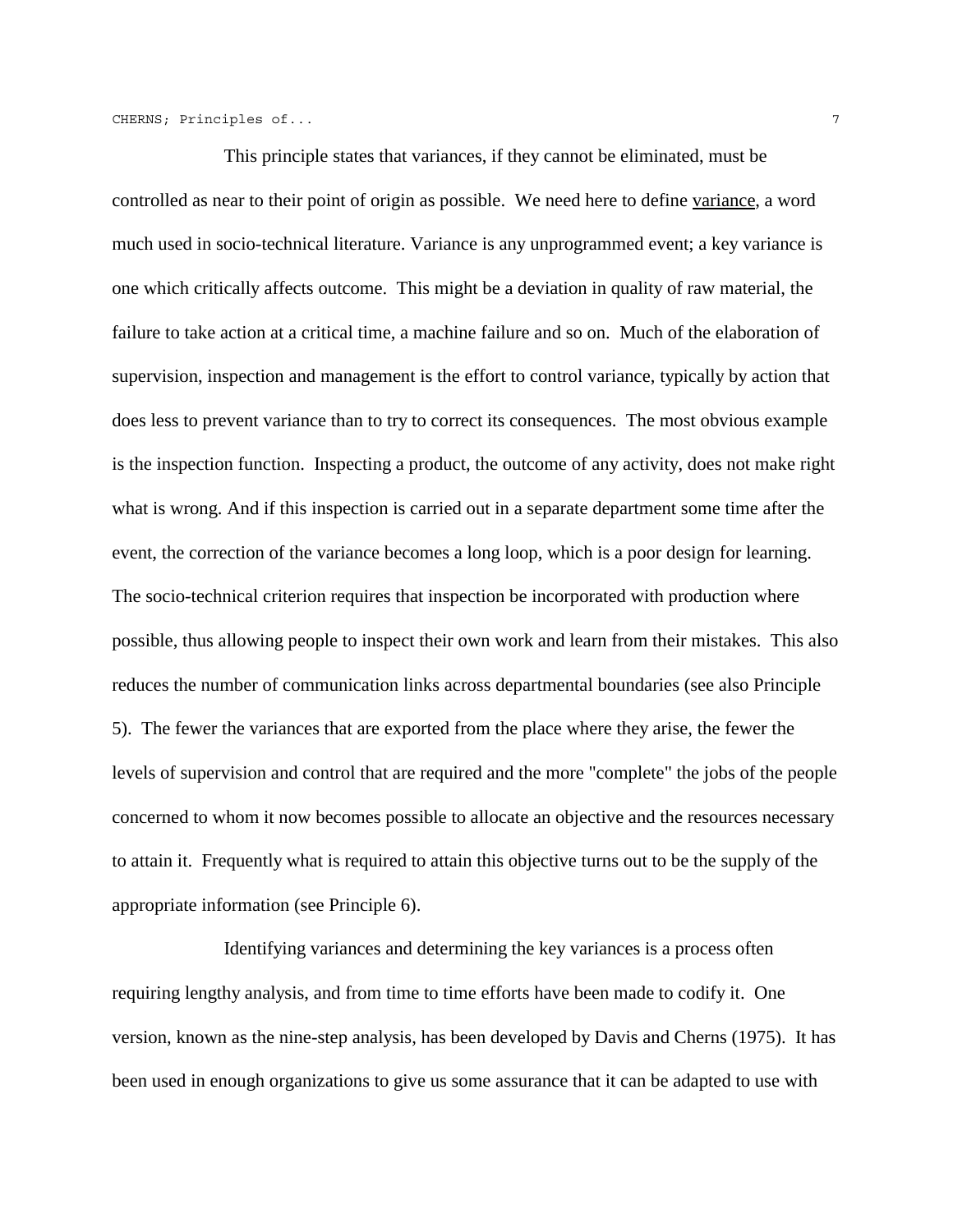any type of work organization, not just with manufacturing industry.

#### Principle 4: The Multifunctionality Principle--Organism vs. Mechanism

The traditional form of organization relies very heavily on the redundancy of parts. It requires people to perform highly specialized, fractionated tasks. There is often a rapid turnover of such people, but they are comparatively easily replaced. Each is treated as a replaceable part. Simple mechanisms are constructed on the same principle. Disadvantages arise when a range of responses is required, that is, when a large repertoire of performances is required from the mechanism or the organization. This usually occurs if the environmental demands vary. It then becomes more adaptive and less wasteful for each element to possess more than one function. The same function can be performed in different ways by using different combinations of elements. There are several routes to the same goal--the principle sometimes described as equifinality. Complex organisms have all gone this route of development. The computer, for example, is a typical multifunctional mechanism. The principle of minimal critical specification permits the organization to adopt this principle also.

#### Principle 5: Boundary Location

In any organization, departmental boundaries have to be drawn somewhere. Miller (1959/Vol. II, "Technology, Territory and Time: The Internal Differentiation of Complex Production Systems") has shown that such boundaries are usually drawn so as to group people and activities on the basis of one or more of three criteria: technology, territory and time.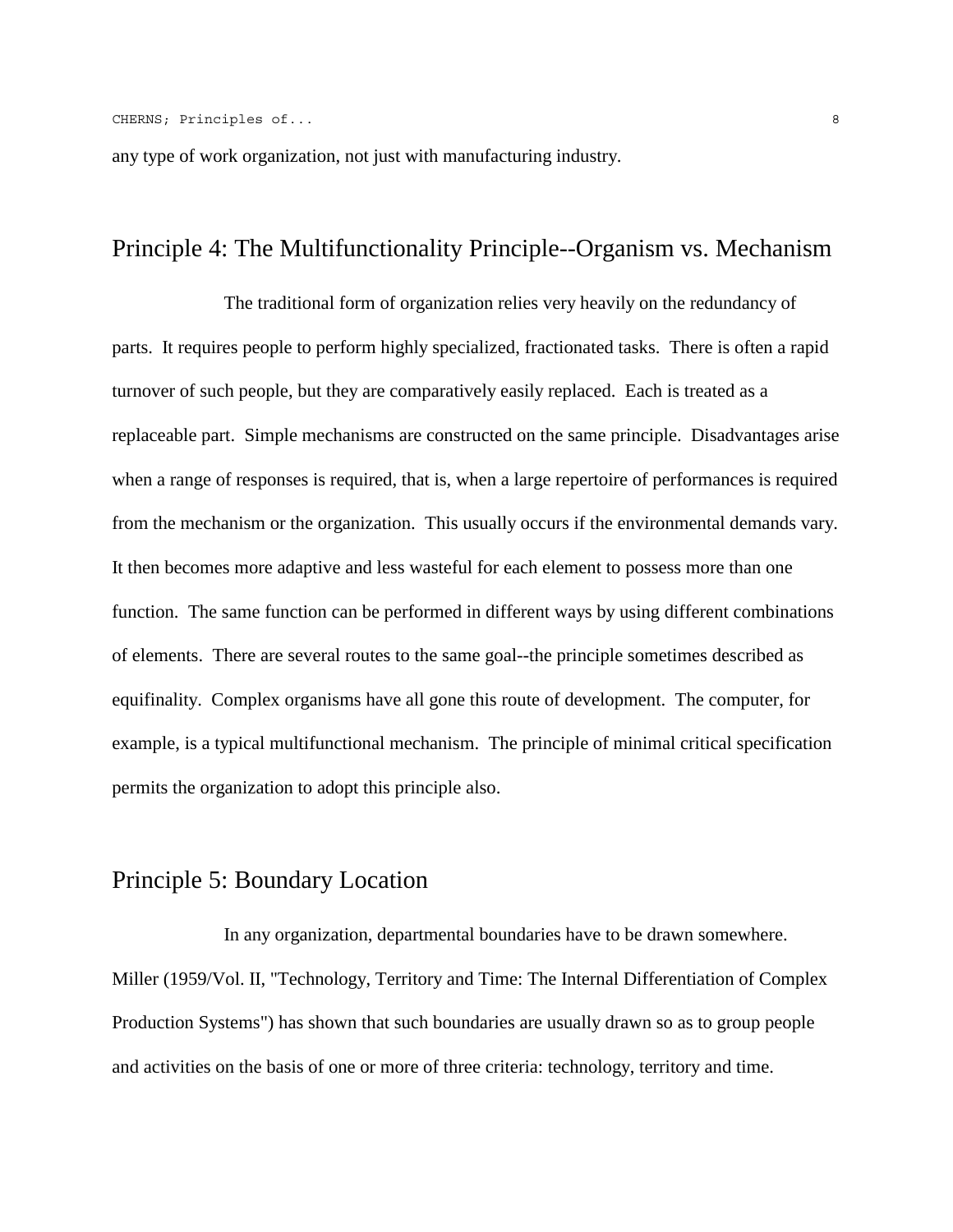Grouping by technology is typically seen in machine shops, where all the grinding machines are in one room, the Grinding Department; the milling machines in another, the Milling Department; and so on, with each department under the supervision of a specialist, a foreman grinder, etc. The consequences of this for the scheduling of work has been well described by Williamson (1972). A part in construction may be for months shuffled between departments, spending 1 percent of that time actually in contact with the machines. The consequent excessive cost of such work has been one of the stimuli to "group technology," the establishment of departments which each contain a variety of machines so that a part can be completed within one department. This corresponds to a grouping on the basis of time; the contiguity in time of operations indicates that they may well be organized together. Group technology also has consequences for the operation of the department as a team, with its members taking responsibility for the scheduling of operations and possibly the rotation of jobs.

Other examples of grouping on the basis of technology but not, of course, group technology, are the typing pool and the telephone switchboard. The switchboard may also be an example of the criterion of territory. Switchboard operators are bound together by the design of the machine. But the territorial principle can operate on the basis of little other than spatial contiguity. If the engineers have, for convenience, located different activities in the same area, the maintenance of control over the people working there suggests that they be made answerable to the same supervision. Retail trade organization is often of this kind with a floor supervisor. Organizations of this kind give rise to "dotted-line" relationships of functional responsibility.

All these criteria are pragmatic and defensible up to a point. But they possess notable disadvantages. They tend to erect boundaries which interfere with the desirable sharing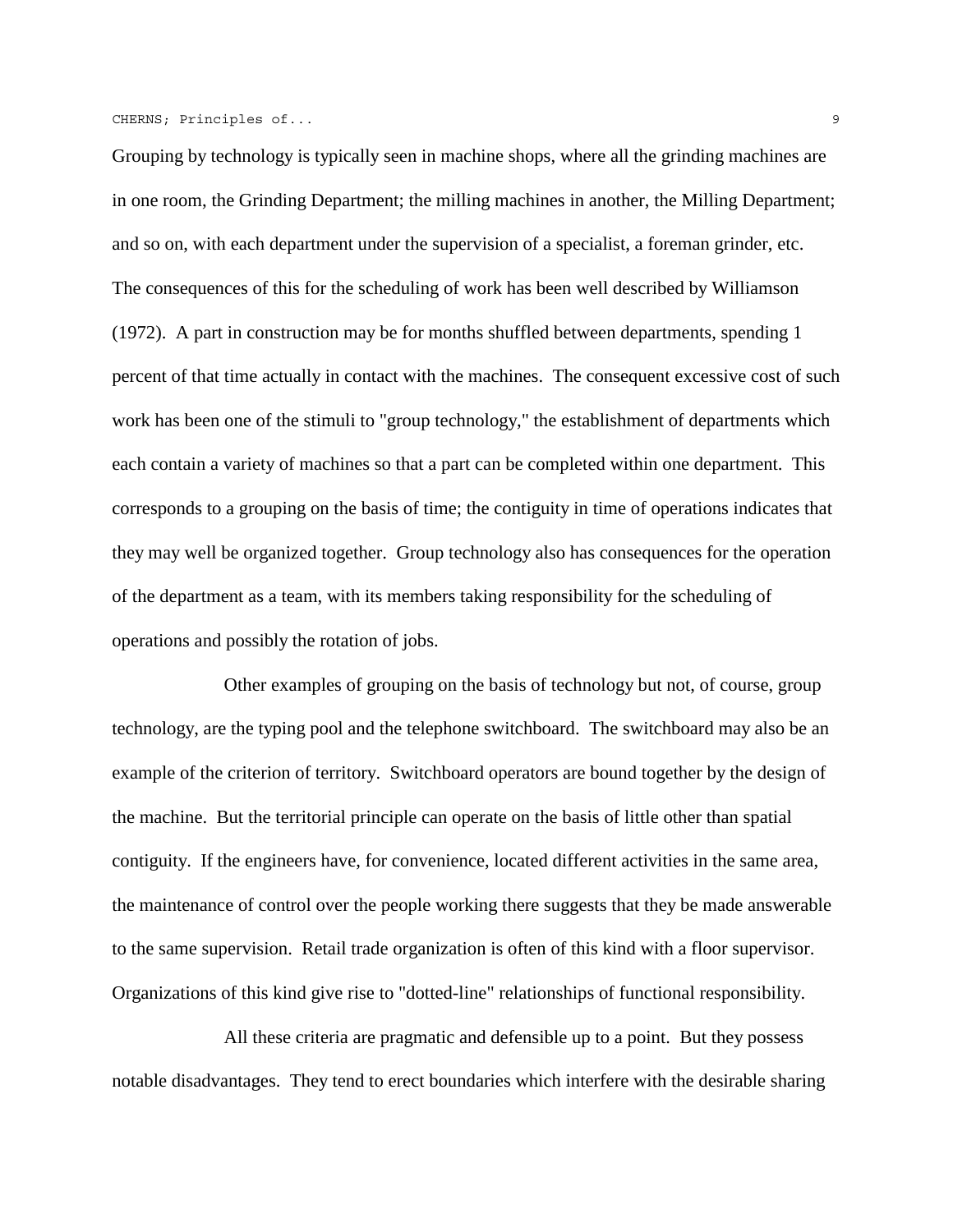of knowledge and experience. A simple example may suffice. In an organization concerned with the distribution of petroleum products studied by Cherns and Taylor (unpublished), the clerks who collected customers' orders were organized in a department separate from that of the drivers for whom schedules were worked out. A driver would pick up a schedule allocating him a vehicle and a route. Frequently the receipt of the routing would stimulate a string of expletives from the driver: "If I did what this \*\*\* has told me to do, I should not be able to do half the job. I would arrive at customer B just after 12 o'clock when the only man with the key to the pumps has gone off on his lunch break. And it's no use my turning up to customer P until I have discharged enough of my load for his short pipe to reach my tank. And finally I would end up on the \*\*\* road just in the middle of the rush hour. It would serve him right if I followed these instructions. I would run out of time [exceed the permitted number of consecutive driving hours] right in the middle of a throughway." There was no doubt pardonable exaggeration in all this; the point is that the drivers had acquired a great deal of knowledge about customers, routes, etc., but being organized into a separate department, they shared very little of this knowledge with the routing clerks who, however, received the customers' complaints before the drivers.

The principle has certain corollaries. A very important one concerns the management of the boundaries between department and department, between department and the organization as whole and between the organization and the outside world. The more the control of activities within the department becomes the responsibility of the members, the more the role of the supervisor/foreman/manager is concentrated on the boundary activities--ensuring that the team has adequate resources to carry out its functions, coordinating activities with those of other departments and foreseeing the changes likely to impinge upon them. This boundary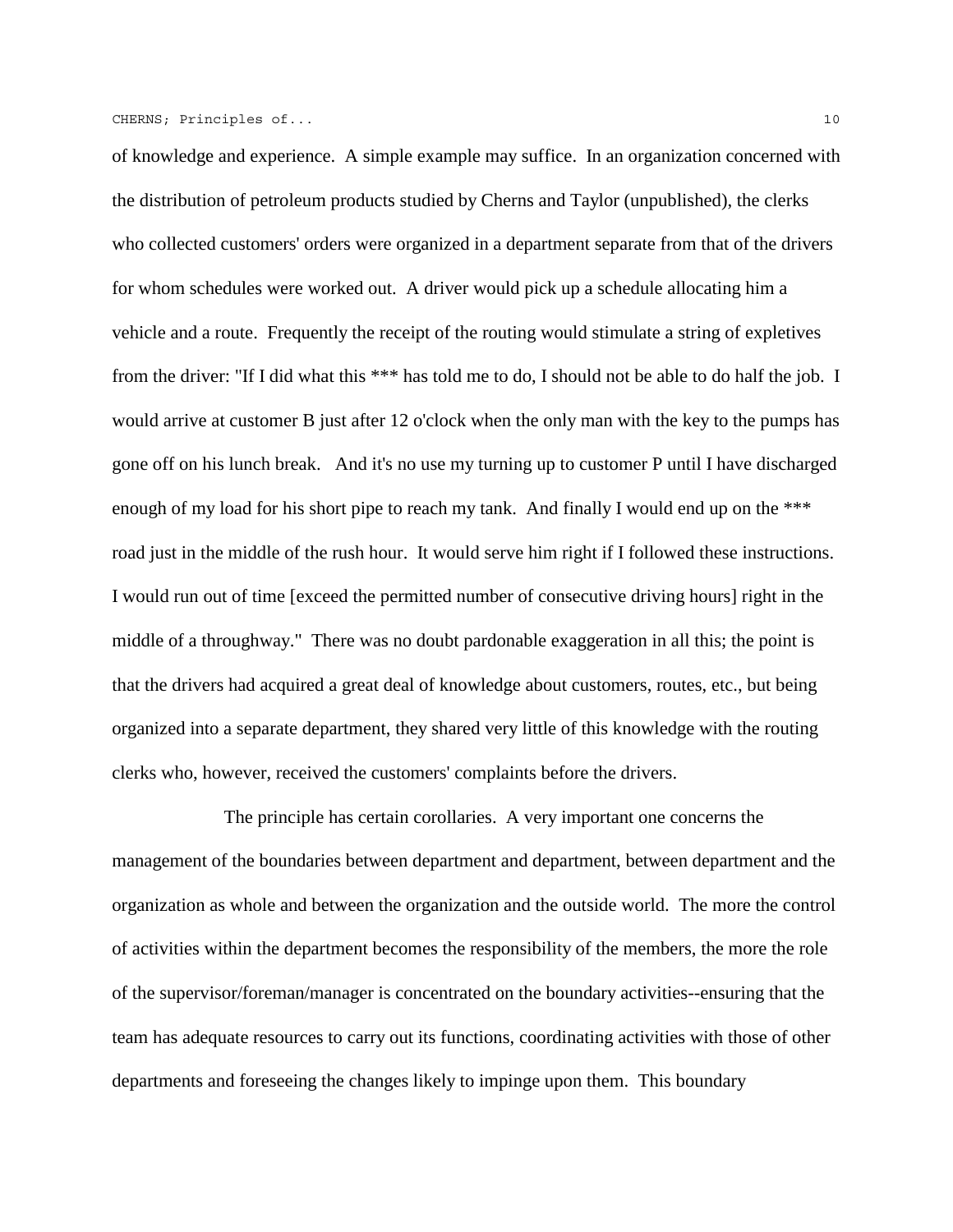maintenance role is precisely the requirement of the supervisor in a well-designed system.

Under favorable circumstances, working groups can acquire and handle a greater degree of autonomy and learn to manage their own boundaries. This implies locating responsibility for coordination clearly and firmly with those whose efforts require coordination if the common objectives are to be achieved. The role of supervisor now becomes that of a "resource" to the working group.

#### Principle 6: Information Flow

This principle states that information systems should be designed to provide information in the first place to the point where action on the basis of it will be needed. Information systems are not typically so designed. The capacity of computer-controlled systems to provide information about the state of the system, both totally and in great detail, to any organizational point has been used to supply to the top echelons of the organization information that is really useful only at lower levels and that acts as an incitement to the top management to intervene in the conduct of operations for which their subordinates are and should be responsible. The designer of the information system is naturally concerned to demonstrate its potentialities and is hard to convince that certain kinds of information can be potentially harmful when presented to high organizational levels. Properly directed, sophisticated information systems can, however, supply a work team with exactly the right type and amount of feedback to enable them to learn to control the variances which occur within the scope of their spheres of responsibility and competence and to anticipate events which are likely to have a bearing on their performance.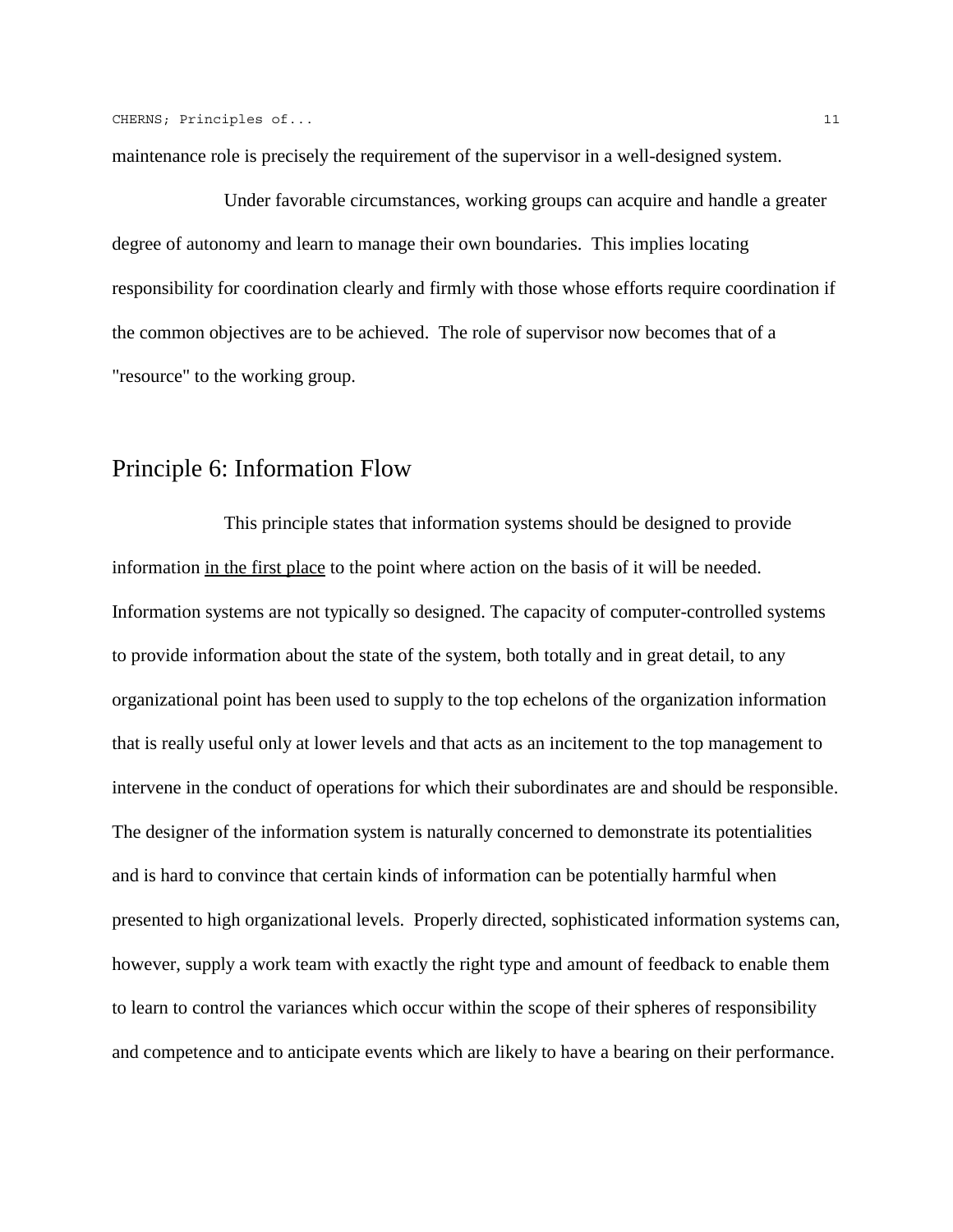## Principle 7: Support Congruence

This principle states that the systems of social support should be designed so as to reinforce the behaviors that the organization structure is designed to elicit. If, for example, the organization is designed on the basis of group or team operation with team responsibility, a payment system incorporating individual members would be incongruent with these objectives. Not only payment systems, but systems of selection, training, conflict resolution, work measurement, performance assessment, timekeeping, leave allocation, promotion and separation can all reinforce or contradict the behaviors which are desired. This is to say that the management philosophy should be consistent and that management's actions should be consistent with its expressed philosophy. Not infrequently, a management committed to philosophies of participation simultaneously adopts systems of work measurement, for example, which are in gross contradiction. Even management as progressive and committed to the humanization of work as that of Volvo's Kalmar plant has retained a commitment to a system of payment based on MTM, a technique of work measurement utilizing time and method study. Until replaced, this may pose an obstacle to the further humanization of work at Kalmar to which the management is committed.

#### Principle 8: Design and Human Values

This principle states that an objective of organizational design should be to provide a high quality of work. We recognize that quality is a subjective phenomenon and that everyone wants to have responsibility, variety, involvement, growth, etc. The objective is to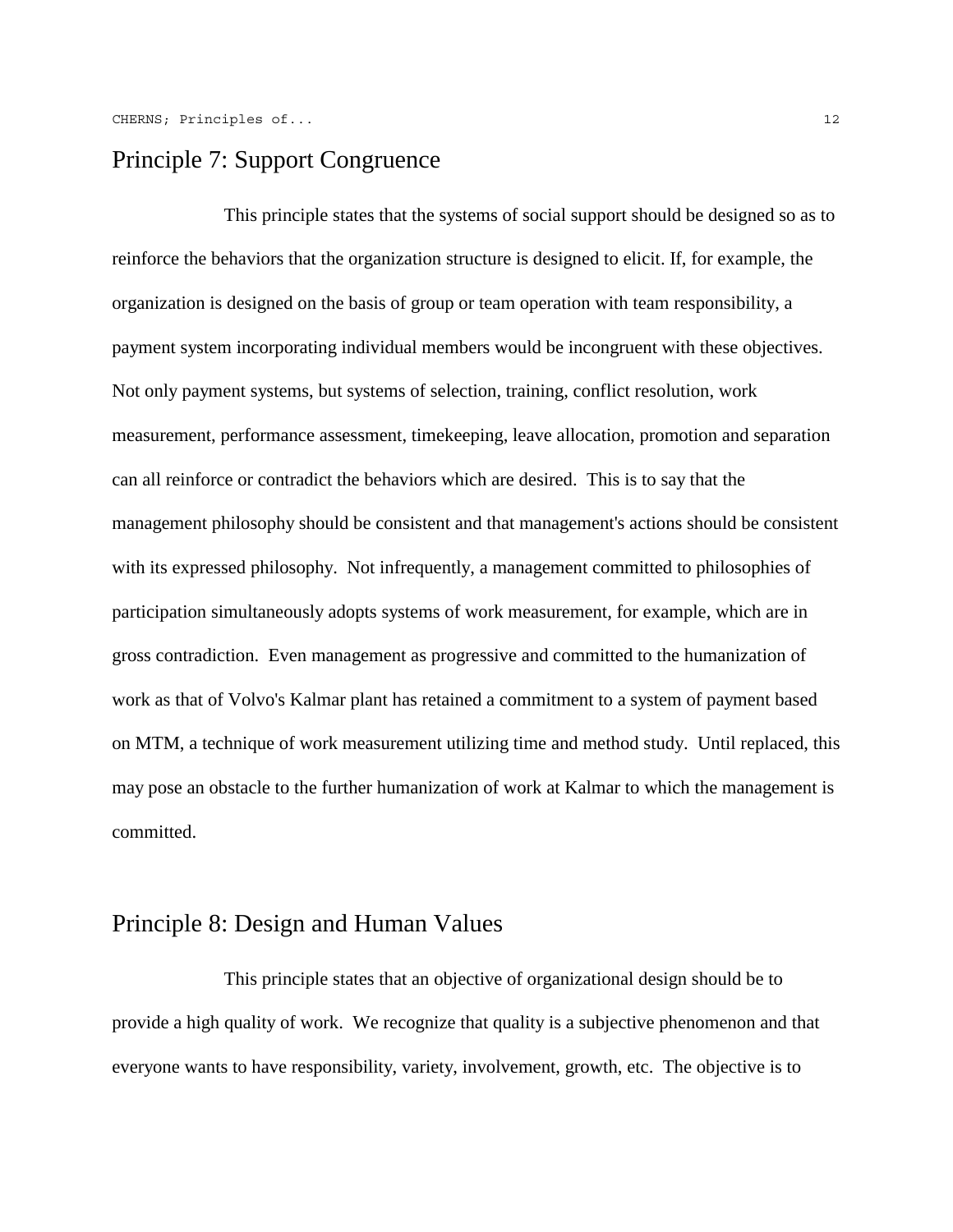provide these for those who do want them without subjecting those who do not to the tyranny of peer control. In this regard, we are obliged to recognize that all desirable objectives may not be achievable simultaneously.

What constitutes human work is a matter again of subjective judgment based on certain psychological assumptions. Thorsrud (1972) has identified six characteristics of a good job which can be striven for in the design of organizations and jobs:

> • The need for the content of a job to be reasonably demanding of the worker in terms other than sheer endurance, and yet to provide a minimum of variety (not necessarily novelty).

• The need to be able to learn on the job and to go on learning (again, it is a question of neither too much nor too little).

• The need for some minimal area of decision making that individuals can call their own.

• The need for some minimal degree of social support and recognition in the workplace.

• The need for individuals to be able to relate what they do and what they produce to their social life.

• The need to feel that the job leads to some sort of desirable future (not necessarily promotion).

## Principle 9: Incompletion

Design is a reiterative process. The closure of options opens new ones. At the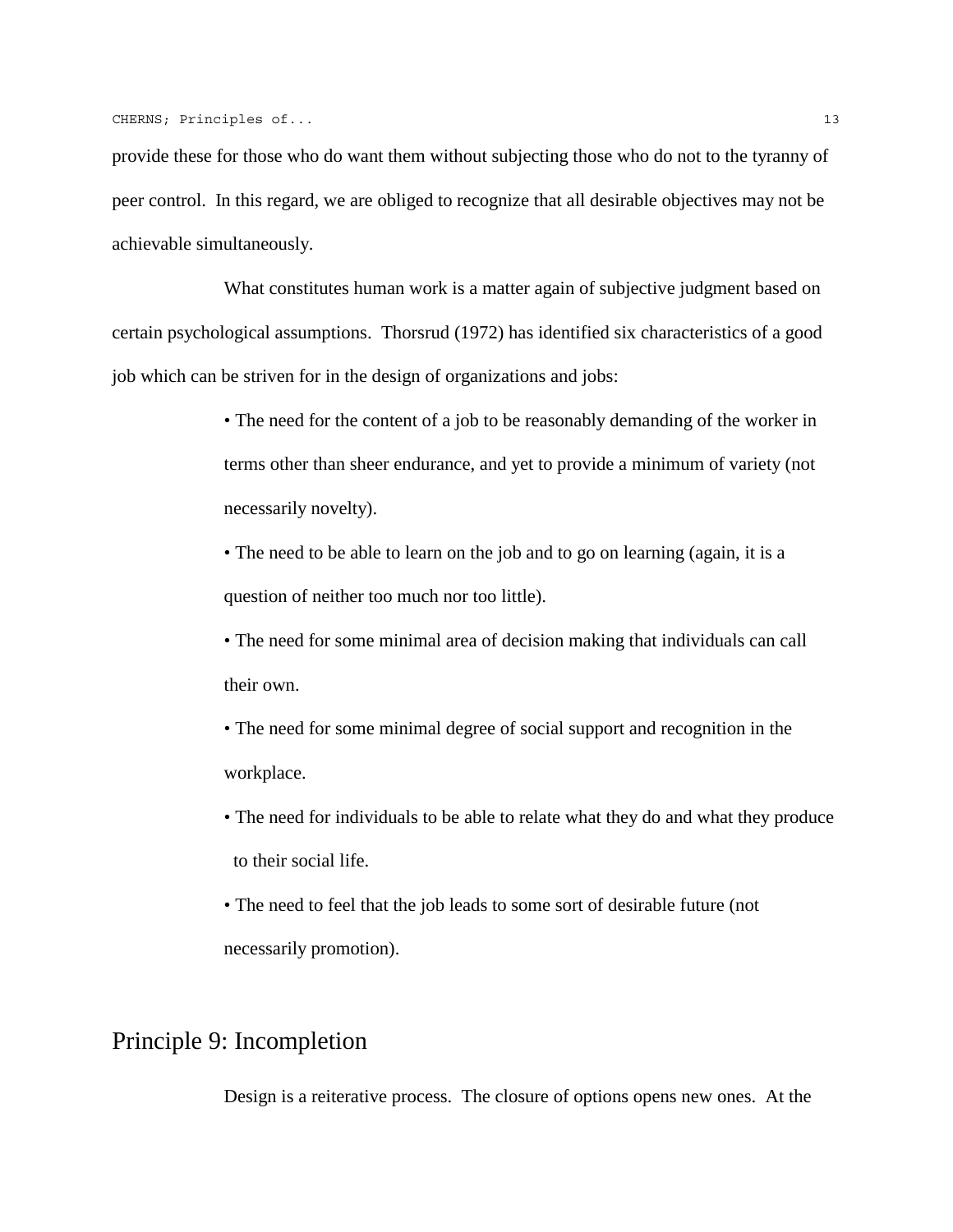end we are back at the beginning. The Forth Bridge, in its day an outstanding example of iron technology, required painting to fend off the rust. Starting at the Midlothian end, a posse of painters no sooner reached the Fife end than the Midlothian end required painting again. Varying the image, Jewish tradition prescribes that one brick be omitted in the construction of a dwelling lest the jealousy of God's angels be excited. Disregarding the superstition, the message is acceptable. As soon as design is implemented, its consequences indicate the need for redesign. The multifunctional, multilevel, multidisciplinary team required for design is needed for its evaluation and review.

#### Concluding Remarks

Who is the socio-technical designer to whom this paper is especially addressed? The analysis, preparation and implementation of a socio-technical design is the property of no individual or set of individuals; it belongs to the members of the organization whose working lives are being designed. Special skills and knowledge may well be, and often are, required, and these are provided as a resource by socio-technical consultants or action researchers.

But participation by employees in the design of their organizations may imply that they accept, or show readiness to accept, work roles which go beyond the agreements and constraints evolved by negotiation between management and union on their behalf. Unions are thus inevitably involved in the process, whether in a collaborative, neutral or antagonistic role. Can they be partners in design? This is a role which has seldom been offered to, and even more rarely accepted by, unions. It is not a role for which they have prepared themselves, and it is one which could easily blur their primary responsibilities to their members. Yet without them the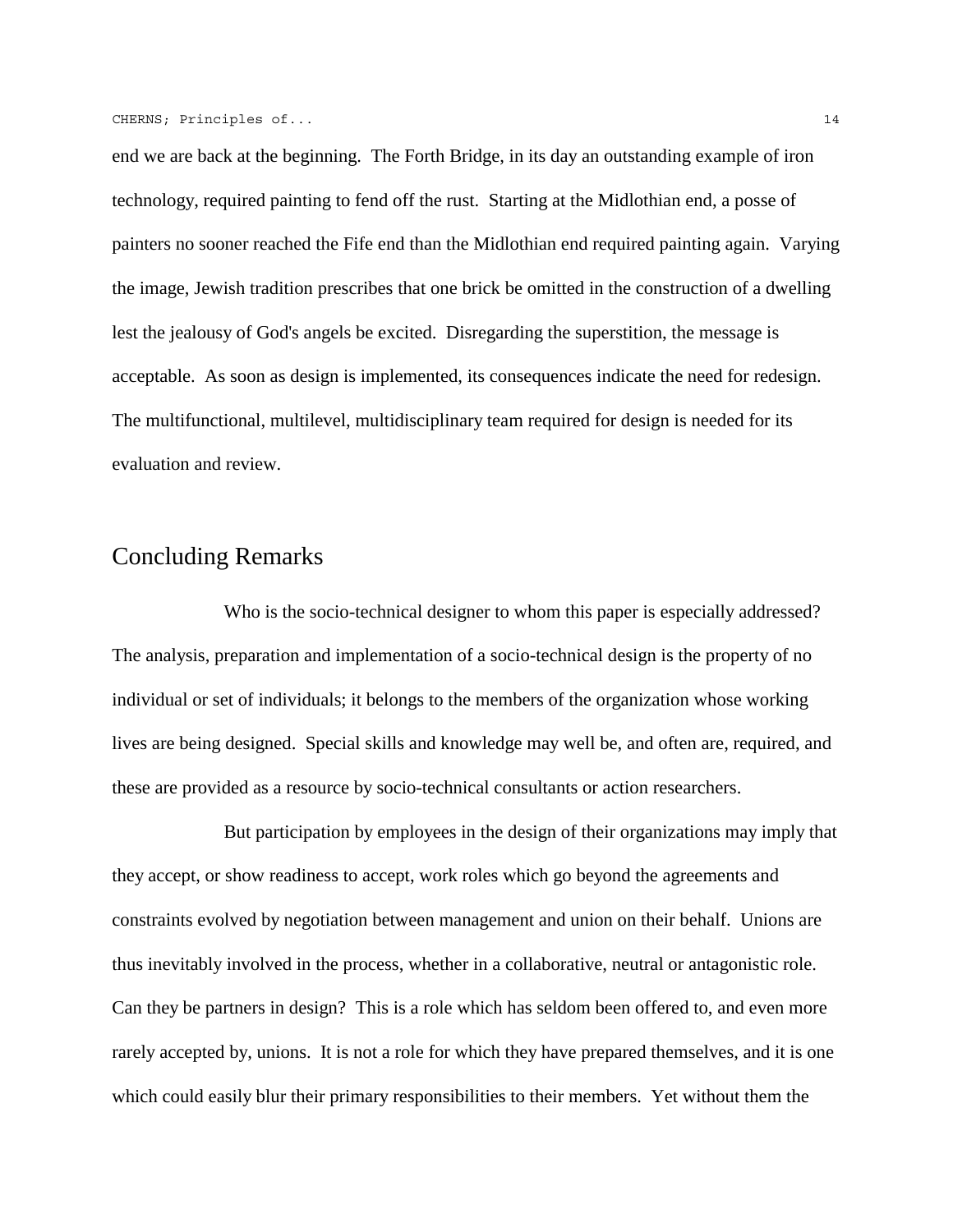viability of the design must be in some doubt. And the design of a social support system implies designing the functions of the shop steward, if not the union official. Our first principle, compatibility, requires that the unions be brought into the design if that is at all possible. But if they are to come in, they, too, will need to acquire new competencies.

### References

Cherns, A.B. 1973. "Helping Managers: What the Social Scientist Needs to Know." Organizational Dynamics, Autumn:51-67.

Davis, L.E. and A.B. Cherns. 1975. The Quality of Working LIfe, Vols. 1 and 2. New York: Free Press.

Emery, F.E. and E.L. Trist. 1972/73. Towards a Social Ecology.London/New York: Plenum Press.

Herbst, P.G. 1974. Socio-Technical Design: Strategies in Multi-Disciplinary Design. London: Tavistock Publications.

Miller, E.J. 1959. "Technology, Territory and Time: The Internal Differentiation of Complex Production Systems." Human Relations, 12:243-72 Voll II, pp. 385-404.

Parsons, T. 1951. The Social System. London: Routledge and Kegan Paul.

Thorsrud, E. 1972. "Policy Making as a Learning Process." In Social Science and Government:

Policies and Problems, edited by A.B. Cherns, R. Sinclair and W.I. Jenkins. London: Tavistock Publications.

Williamson, D.T.N. 1972. "The Anachronistic Factory." Proceedings of the Royal Society,